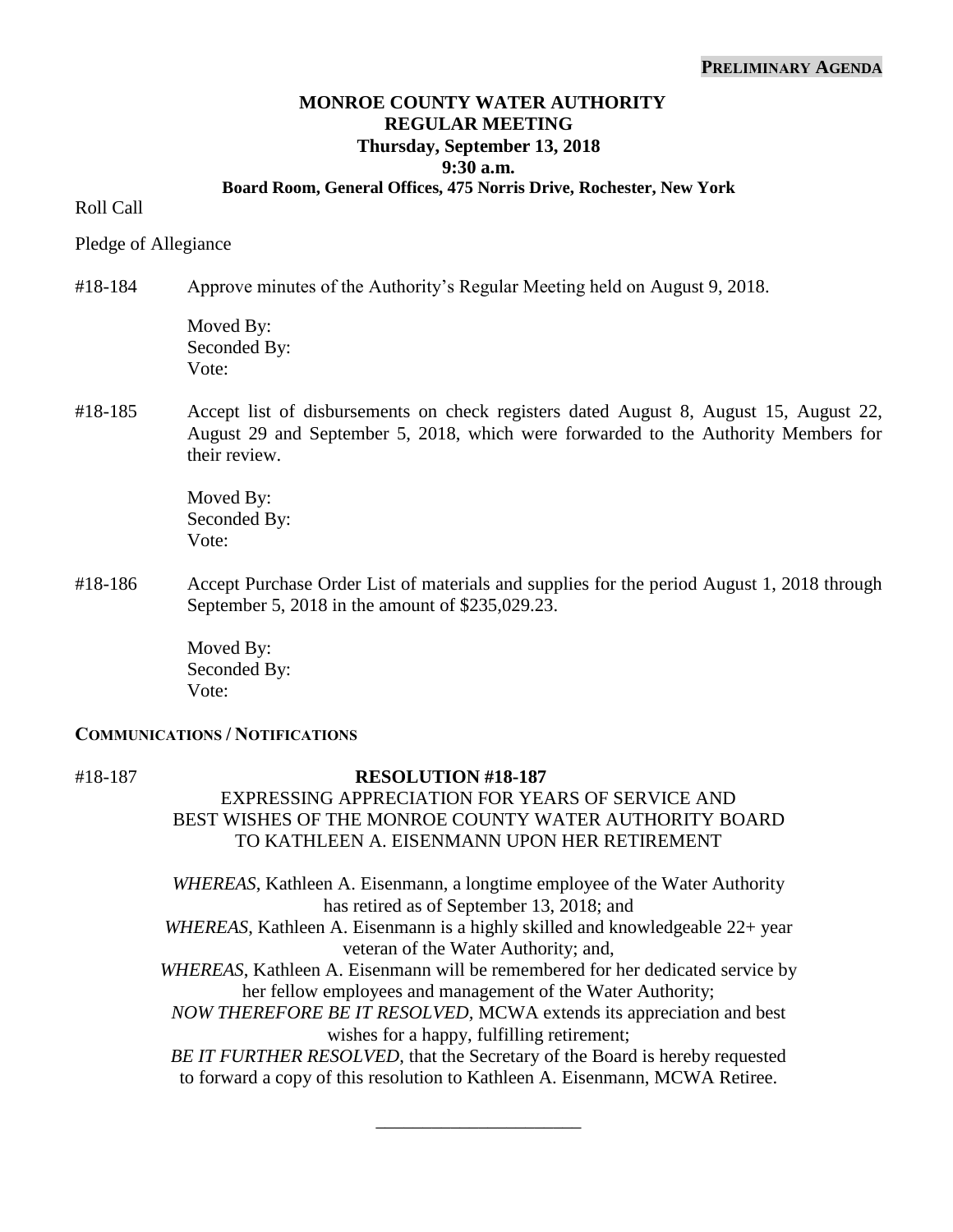### **COMPENSATION COMMITTEE REPORT**

#18-188 Confirm the following personnel appointment pending approval and pursuant to the Rules and Regulations of the Monroe County Civil Service Commission:

> Appointment of MaryAnn Hussar to the title of Executive Assistant to the Authority – Corporate Secretary to the Authority, effective September 13, 2018 at Salary Schedule 6, Group 1.

Moved By: Seconded By: Roll Call Vote:

#18-189 Confirm the following personnel appointment pending approval and pursuant to the Rules and Regulations of the Monroe County Civil Service Commission:

> Appointment of Kevin Harman to the title of Utility Worker, effective September 17, 2018 at Salary Schedule 4, Group 3, Step 1.

Moved By: Seconded By: Roll Call Vote:

#18-190 Confirm the following personnel appointment pending approval and pursuant to the Rules and Regulations of the Monroe County Civil Service Commission:

> Title change of Michael Irving to the title of Maintenance Mechanic III, effective August 13, 2018 at Salary Schedule 4, Group 3, Step 7.

Moved By: Seconded By: Roll Call Vote:

#18-191 Confirm the following personnel appointment pending approval and pursuant to the Rules and Regulations of the Monroe County Civil Service Commission:

> Appointment of Amy Molinari to the title of Budget Analyst, effective October 15, 2018 at Salary Schedule 3, Group 5. This Resolution supersedes Resolution #18-170 (ref: 08/09/18).

Moved By: Seconded By: Roll Call Vote: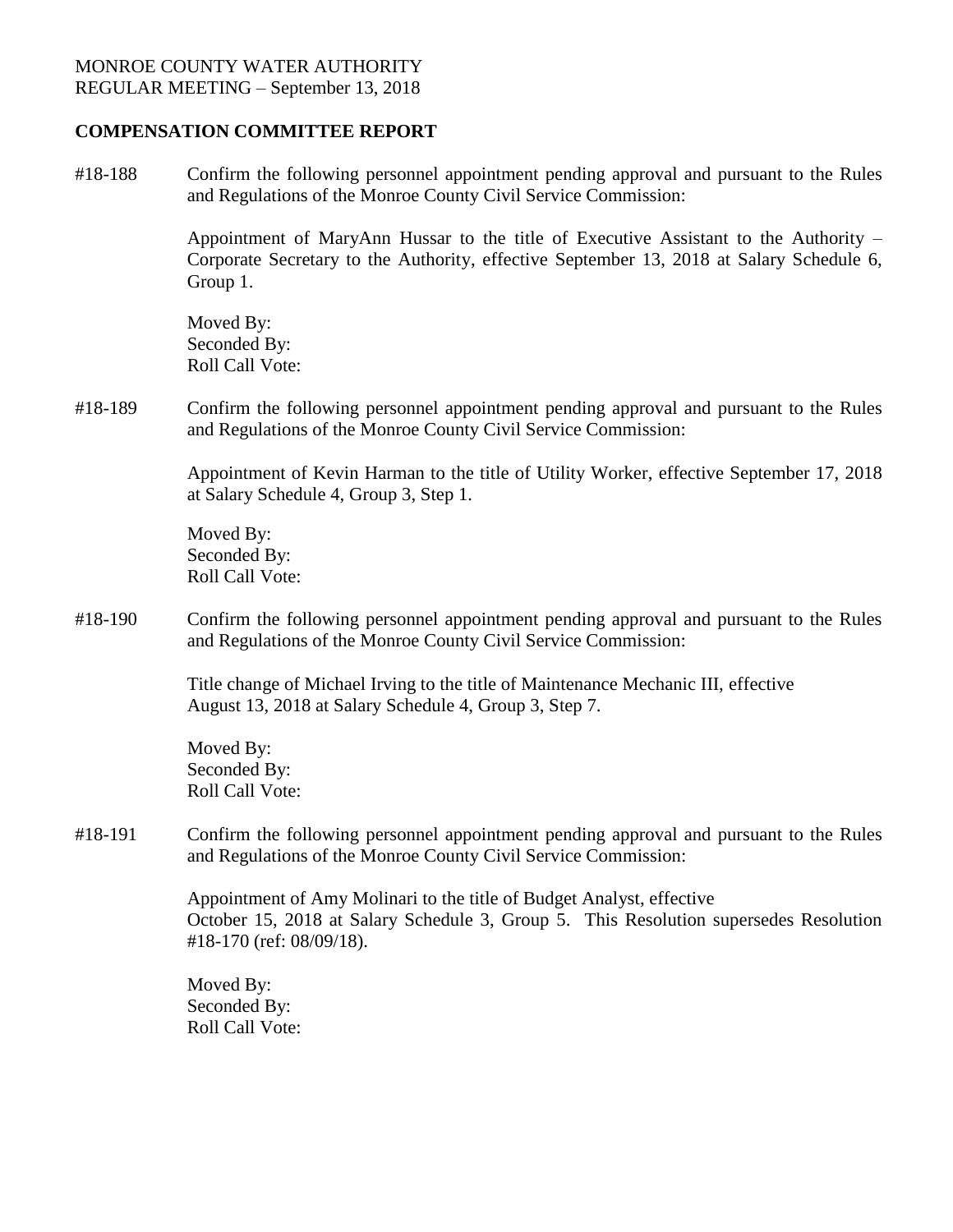### MONROE COUNTY WATER AUTHORITY REGULAR MEETING – September 13, 2018

#18-192 Confirm the following personnel appointment pending approval and pursuant to the Rules and Regulations of the Monroe County Civil Service Commission:

> Appointment of William Burgio to the title of Heavy Motor Equipment Operator, effective October 1, 2018 at Salary Schedule 4, Group 6, Step 1.

Moved By: Seconded By: Roll Call Vote:

#18-193 Confirm the following personnel appointment pending approval and pursuant to the Rules and Regulations of the Monroe County Civil Service Commission:

> Appointment of Shane McClurg to the title of Heavy Motor Equipment Operator, effective October 15, 2018 at Salary Schedule 4, Group 6, Step 1.

Moved By: Seconded By: Roll Call Vote:

#18-194 Authorize the Executive Director to enter into any and all agreements with the New York State Department of Transportation for the **NY-404 MbC, Helendale Road to Gravel Road, Towns of Irondequoit, Penfield and Webster, Monroe County, P.I.N. 4404.18.321.**

> Moved By: Seconded By: Roll Call Vote:

#18-195 WHEREAS, the New York State Department of Transportation proposes the **NY-404 MbC, Helendale Road to Gravel Road, Towns of Irondequoit, Penfield and Webster, Monroe County, P.I.N. 4404.18.321,** and

> WHEREAS, the State will include as part of the construction, reconstruction, or improvement of the above mentioned project **the elevation adjustments of approximately thirteen (13) water valve boxes, top sections and lids** so as to not be in conflict with the proposed construction, will be performed by the State's Contractor, pursuant to Section 10, Subdivision 24, of the State Highway Law, as shown on the contract plans and Utility Special Note relating to the project and meeting the requirements of the owner, and

> WHEREAS, the service life of the adjusted and or replaced utilities has not been extended, and

> WHEREAS, the State will provide for the reconstruction of the above mentioned work, as shown on the contract plans and Utility Special Notes, relating to the above mentioned project.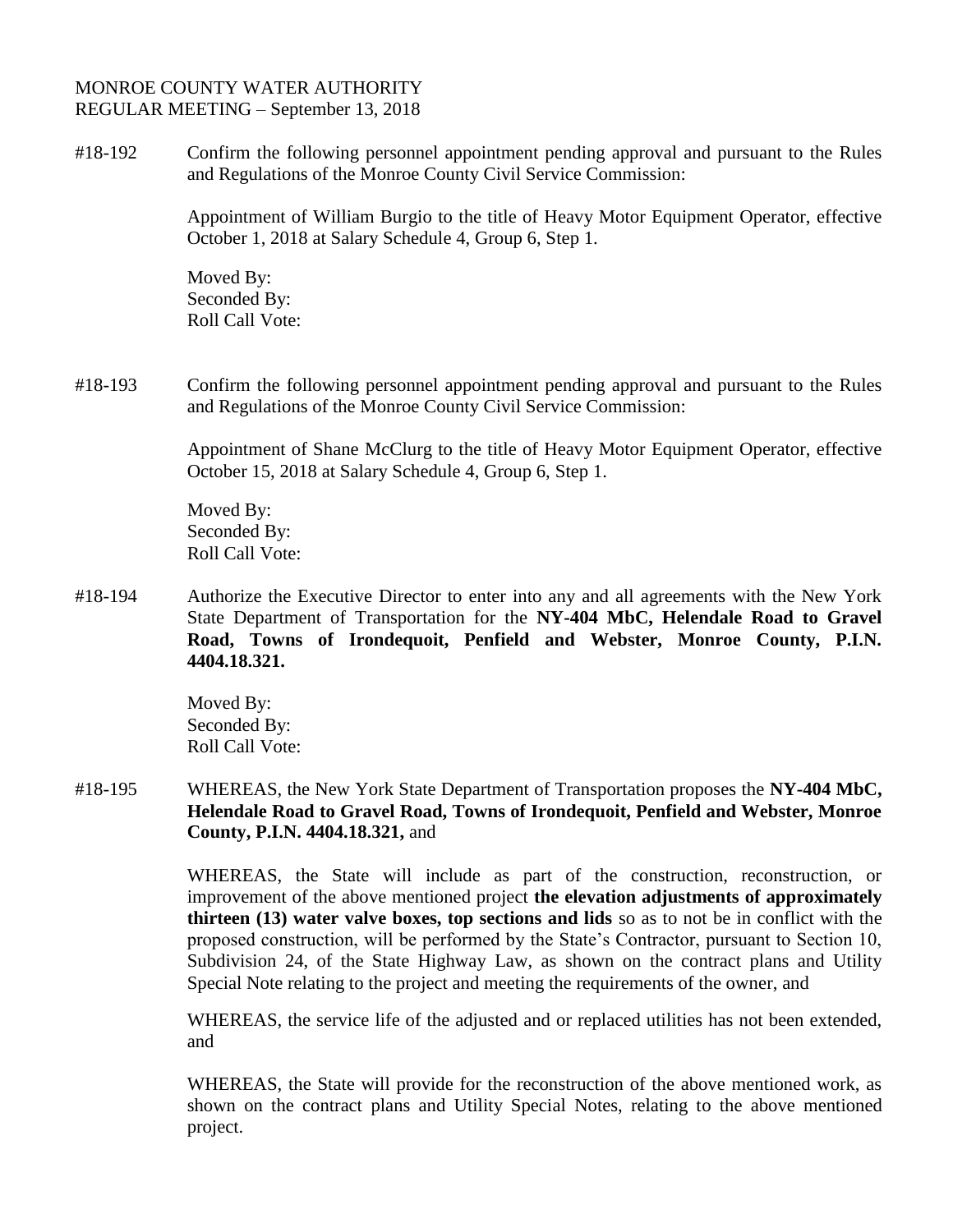NOW, THEREFORE BE IT RESOLVED, that the **Monroe County Water Authority**  approves of the adjustment to water line valve boxes and the above mentioned work performed on the project and shown on the contract plans relating to the project and that the **Monroe County Water Authority** will maintain or cause to be maintained the adjusted facilities performed as above stated and as shown on the contract plans, and

BE IT FURTHER RESOLVED that the **Executive Director** has the authority to sign, with the concurrence of the **Monroe County Water Authority Board of Directors**, any and all documentation that may become necessary as a result of this project as it relates to the **Monroe County Water Authority,** and

BE IT FURTHER RESOLVED that the **Monroe County Water Authority** is hereby directed to transmit five (5) certified copies of the foregoing resolution to the New York State Department of Transportation.

Moved By: Seconded By: Roll Call Vote:

#18-196 Authorize the **award of a unit price contract for the 2018 Roof Rehabilitation Program** to the low responsive, responsible bidder, Weather Tight Installations, in the bid amount of \$146,250.

> Moved By: Seconded By: Roll Call Vote:

#18-197 Authorize the **purchase of Allen Bradley Programmable Logic** network interface cards, controllers and ancillary equipment from Horizon Solutions for an estimated cost of \$30,000.

> Moved By: Seconded By: Roll Call Vote:

#18-198 Authorize the **purchase of Network equipment to enhance the MCWA Security Infrastructure utilizing the NYS OGS Technology and Commodity contracts** for a total estimated cost of \$175,000.

> Moved By: Seconded By: Roll Call Vote:

#18-199 Authorize the **purchase of professional services, servers, and software from Technical Systems Group Inc. (TSG)**, the sole source Lenel provider, to configure the equipment and software needed to enhance the MCWA security network for an estimated \$125,000.

> Moved By: Seconded By: Roll Call Vote: